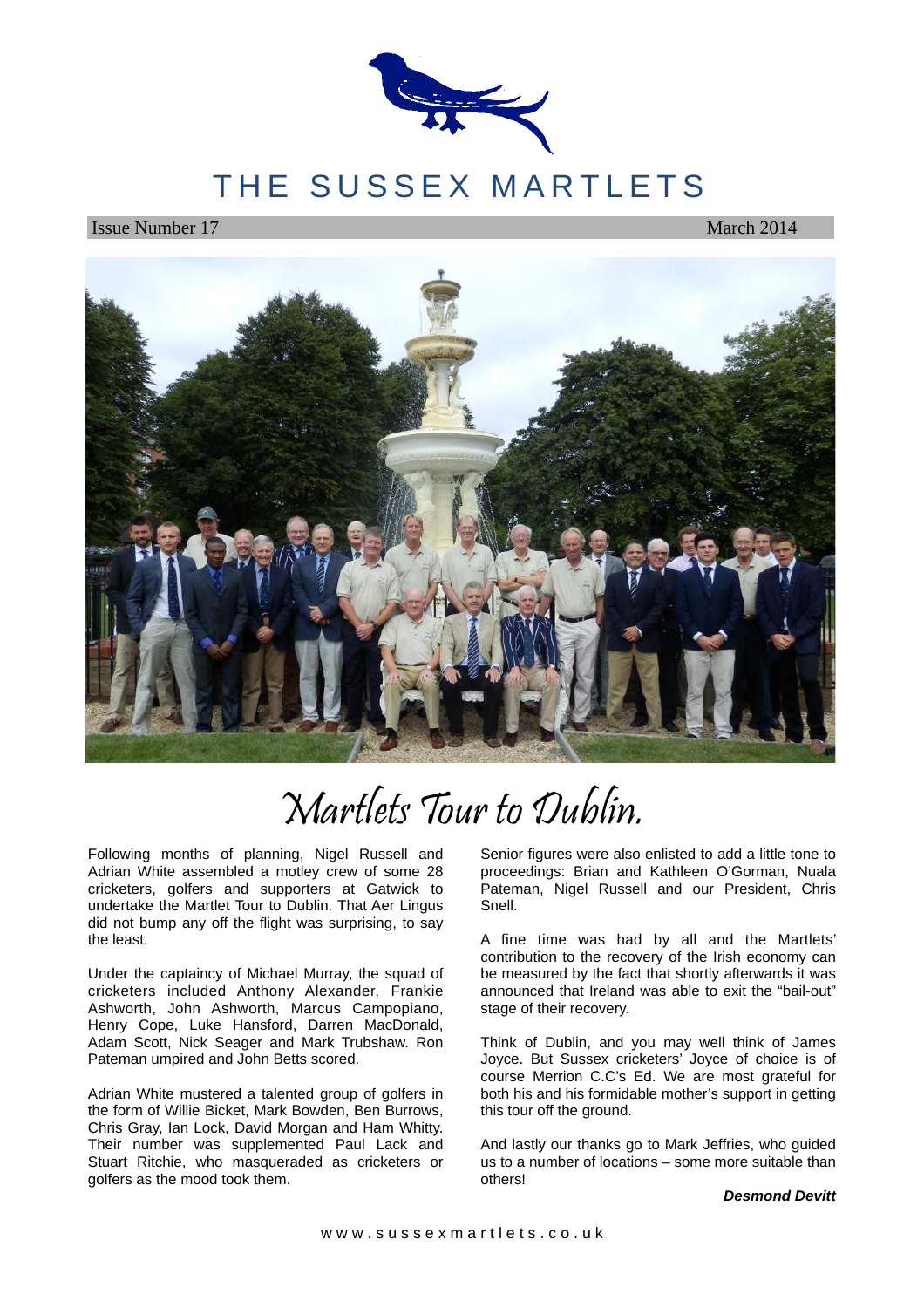

If this picture of a young Ed Joyce is a touch fuzzy, it reflects perfectly Martlet memories of a week in Dublin

Given our tour to Dublin and the fact that the new captain of Sussex is himself Irish, it seemed appropriate for the Editor to approach Ed Joyce for his thoughts on the season.

**DD:** How do you feel your first season as captain of Sussex has gone?

**EJ**: I have to admit I'm more than a little relieved that my first full season at the helm of Sussex CCC is over! Following on from the hugely successful captaincy years of Mike Yardy, and Chris Adams before him, was a daunting task and I can admit now that while I was very excited about taking on the job, I was also extremely nervous about the season ahead. But all in all, I'm pretty satisfied with the performance of the team. I think 3rd place in the championship was a very good achievement, considering the upheaval surrounding Monty Panesar's departure in midseason. He has undoubtedly been our most valuable bowler in the longer format in the last couple of seasons, and I think it's a credit to the team and coaching staff that his leaving didn't affect our performance as much as it might have done.

**DD:** Are you feeling confident you can improve on the rankings next season?

**EJ**: Our seam bowling attack of Magoffin, Jordan and Anyon proved to be a very potent one and if we can get a few more runs from the top six, we should be challenging again next year. 5th in 2011, 4th in 2012, 3rd in 2013...let's hope that we can jump two spots next season and make it a fourth championship victory in just over a decade.

**DD:** Do you have any comment on Sussex's form in the shorter forms of the game?

**EJ**: All I'll say about our 1-day and 20/20 performances is that we must do better. I really do feel that 2013 was just a blip on what has generally been our strength at Sussex over the years since I've been at the club. Look out for the Sharks again next season!

**DD:** As you know, the Martlets had a tour to Dublin this year. Clearly Irish cricket is flourishing at club and national level.

**EJ**: It has also been a massive year for Irish cricket. We qualified very comfortably for the 50 over World Cup in 2015 and also won the World Cricket League. With a bit of luck, we can also add the 20/20 Qualifying Event and Intercontinental Cup to the trophy cabinet in November and December.

**DD:** Just after we left Dublin, England were due to come over to play Ireland. How did it go?

**EJ**: It was a magnificent day at Malahide in North Dublin, where for the first time 10,000 people came out to watch a game of cricket in Ireland. Although we lost and yours truly made a fool of himself by standing on his stumps, it was an unmitigated success. I'm so proud to be a part of Irish cricket at the moment and while there are undoubtedly challenges ahead, mainly to do with obtaining fixtures and expanding the game beyond its traditional strongholds, the future looks incredibly bright.

**DD:** We could have done with you in the Martlets XI (both on and off the pitch!) We enjoyed our time in Dublin and hopefully we didn't disgrace ourselves.

**EJ:** I had hoped to join the tour for a couple of days and hopefully play a game, but that unfortunately proved impossible. No tour to Dublin is complete without a game against my old team, Merrion. I knew that the mighty Merrion men would of course gain the victory, but I'm lead to believe (from my mother!) that it was in the balance at one stage.

I'm absolutely chuffed that the tour seemed to pass of without a hitch and having spoken to some of the great and the good of Dublin cricket in the last few weeks, all the cricket clubs (and bars!) would be more than happy to see the Martlets again at the earliest possible opportunity.

**DD:** Well, that's good to hear. Maybe we did help stimulate the ailing Irish economy a bit. How do you think we can do a bit better next time?

**EJ**: In my opinion, as long as the cricket is competitive, which it was by all accounts, a successful club cricket tour is judged by how much fun has been had on and off the pitch and the friends that have been made, and not at all on the results achieved...which is just as well I guess! Winning a few more games would be nice though, so maybe a minimum amount of sleep per night should be enforced – five hours should do the trick...and preferably in one's own bed!

**DD**: Thanks Ed.

Trubby please note the above – 5 hours per night, not over the whole week!

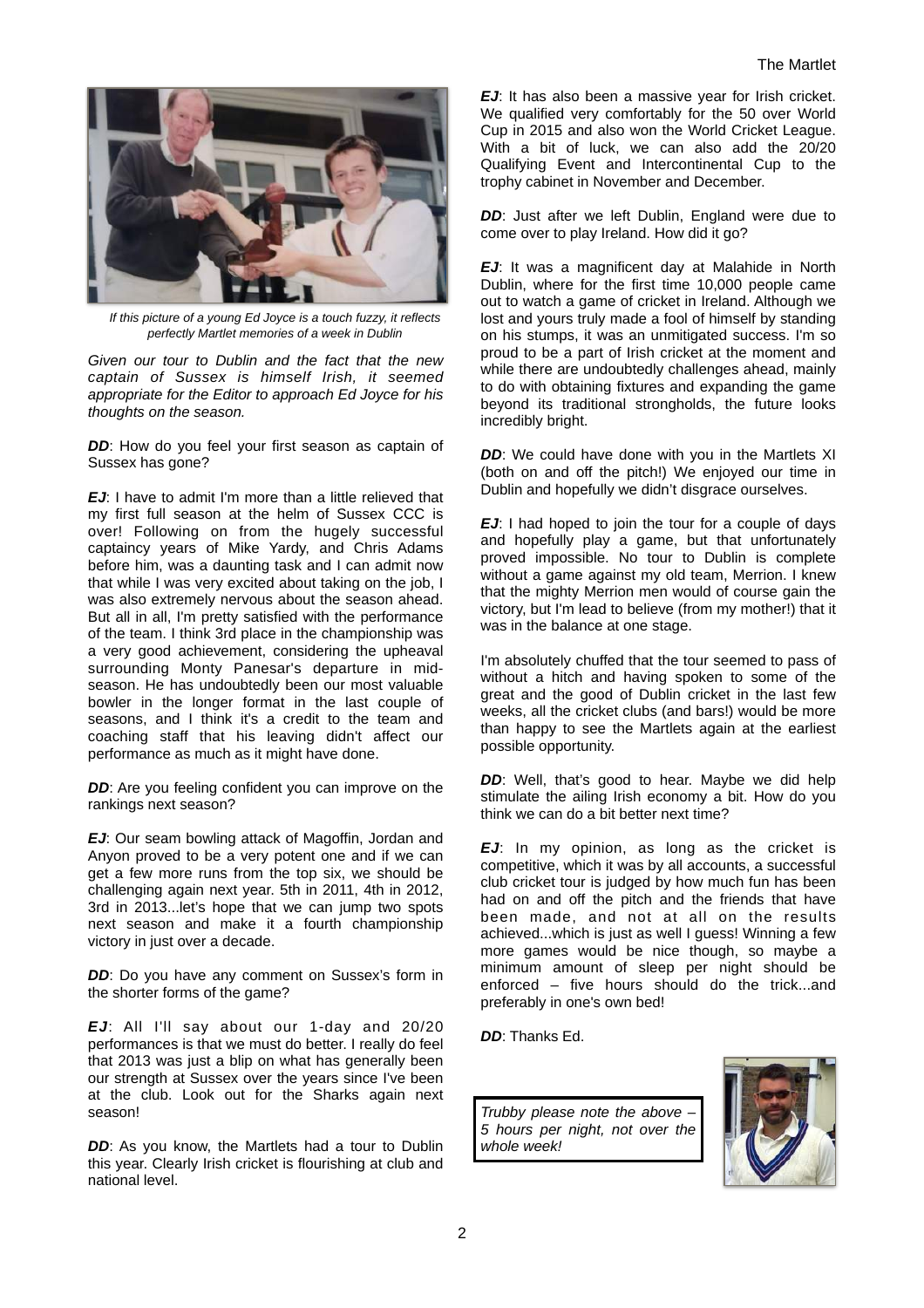# **THE CHAIRMAN'S REPORT 2013**



My impression of the Martlets when I played my first game (in 1998) was that it was simply a club of like-minded cricketers, who enjoyed traditional, occasional and competitive cricket, and for which it was a great privilege to be selected. These values are timeless, and were as fully embraced by the founding fathers as they are now and will be in the future.

There's a bit more to it than that, however. The world is changing around us, and so is cricket. There's less time for it for a start. Fewer players want to play cricket twice at the weekend, and league players seem increasingly ground down by the treadmill of winning draws and bonus points. There's more and more timed cricket and correspondingly less and less declaration cricket. People get bored more easily and want variety. This all presents a paradox in that the apparently traditional values that the Martlets stood for then, and stand for today, are more in demand than ever. Increasingly, people just want to have fun, albeit competitive, structured and traditional fun.

I hold that for a sporting club to be sustainable and relevant, it must offer its members two linked characteristics. Firstly, it should offer accessibility and excellence. As long as a minimum level of competence is presented, anyone is welcome to come and play. The extremely talented are welcome and greatly encouraged, too. Secondly, every member should have the opportunity to play into a higher standard. Whether or not they want to take that opportunity is up to them, but it keeps things fresh to enable people to learn and develop – at whatever age – if they want to.

We exhibit both these characteristics really well. Our match managers can draw upon a broad range of cricketers, the best of whom are bordering on professional (or could have chosen a professional career). We offer a wide range of fixtures, the best of which take place at Arundel against sides approaching County 2nd XI standard.

Inherent in our mission, then, is that we provide a platform for both accessibility and excellence. To encourage the accessibility, we maintain a wide membership and enrich it with a strong social agenda and a brilliant golf section. To encourage the excellence, we draw from the County in that many of our members play league cricket on Saturday, and we borrow from the league clubs overseas players whose presence inspires us for our mid-week and Sunday games.

In return, we give a platform to those league players to try things out in a competitive

environment where mistakes don't really matter. Funky fields, reverse sweeps, daring captaincy – give it a go, we cry! We identify talented players at the schools we play against and suggest them to the County Academy, and we provide an additional platform for Academy and regional development players to compete against talented cricketers.

I don't value tradition for nostalgia's sake, I value it for the relevant contribution it makes to the future. In my vision for the Martlets, I see us as an informal, unappointed custodian of traditional values in Sussex recreational cricket, as a Club that plays a useful and relevant role in providing our members with a platform for competitive cricket, that gives them the opportunity to play into a higher standard, that values both accessibility and involvement, and that helps the County and its wider community to develop its own cricketing objectives.

Many of you know this already but it helps to write things down. Above all we should be about playing cricket with people whose company we look forward to and do so with a smile on our face. Even when the off-stump is cartwheeling towards the keeper.

#### **John Ashworth**

# **REVIEW OF THE SEASON**

By universal acclaim, 2013 was a tremendous season for the Martlets. To start with, we played most of our scheduled games, in stark contrast to the depletion by rain in 2012 of half the fixture list.

The records show that we won 15 games, lost 15, tied 1, drew 1, and cancelled or aborted 7. 171 Players turned out in Martlet colours in 2013.

Significant batting performers were:

| M. Campopiano |    |        | 8 1 134        |     | 388 55.43 |
|---------------|----|--------|----------------|-----|-----------|
| N. Seager     |    |        | ჩ - 92         | 269 | 44.83     |
| P. Walker     |    |        | $5 \t2 \t58^*$ | 87. | 29.00     |
| W. Rydon      |    |        | 7 2 80*        | 133 | 26.60     |
| A. Alexander  | 8. | $\sim$ | 67             | 207 | 25.88     |

With centuries from:

A. Turner 165 v Brighton College, 122\* v Eastbourne College, 103 v Hurstpierpoint College; M. Campopiano 134\* v Hurstpierpoint College; A. Hartridge 121 v West Chiltington & Thakeham; G. Mamhiyo 110 v Lancing College.

With a huge sense of irony, Ashton Turner failed to qualify for the averages having played only 4 games, despite his aggregate runs topping everyone else in the Club!

Significant bowling performers were:

|  |            | 12.50                                                          |
|--|------------|----------------------------------------------------------------|
|  |            | 19.38                                                          |
|  |            | 21.19                                                          |
|  |            | 21.60                                                          |
|  | -8         | 25.00                                                          |
|  | 39.0 2 200 | 58.6 5 250 20<br>39.0 3 155 8<br>69.5 9 339 16<br>26.0 1 108 5 |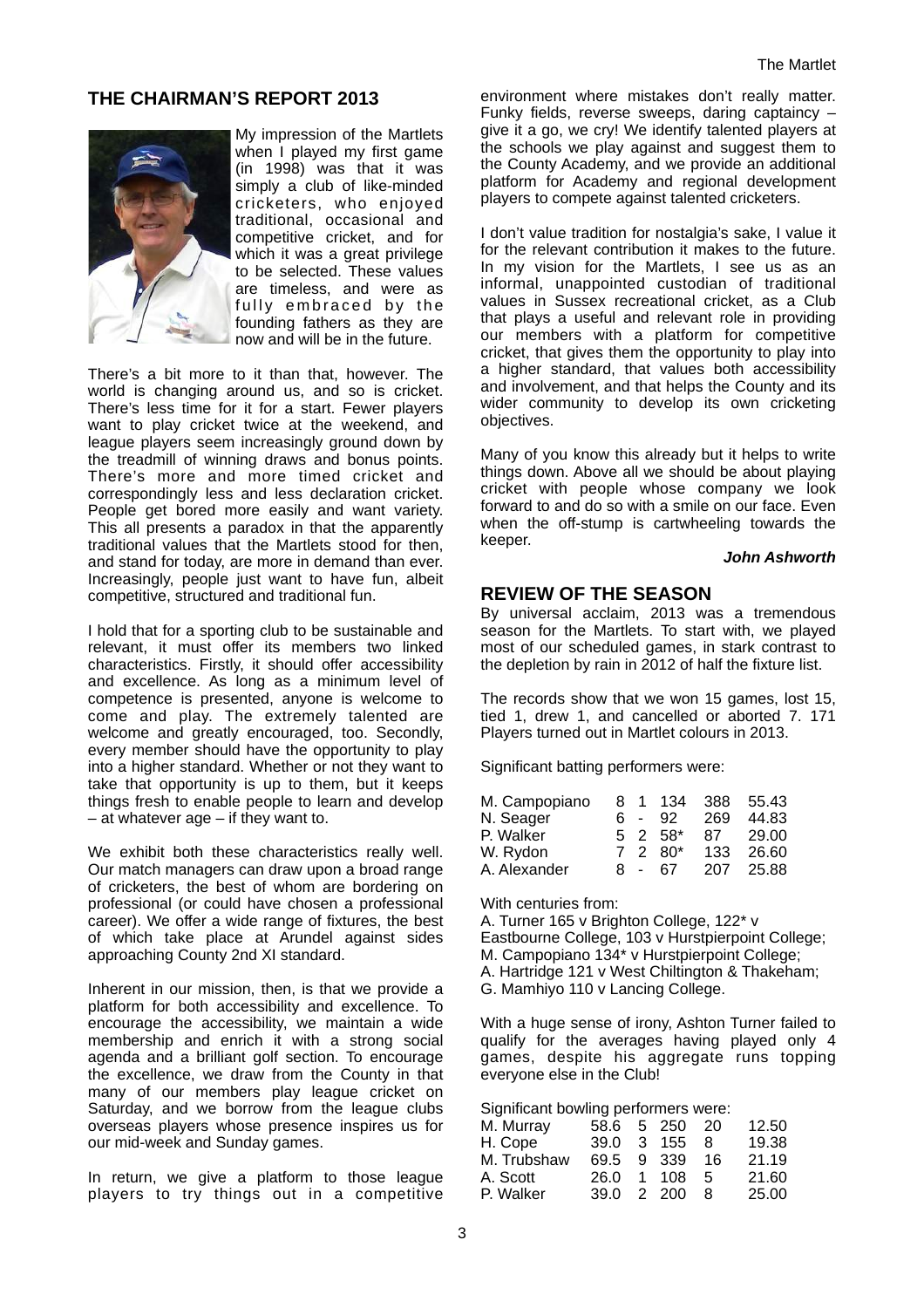With 'fifers' from:

| 6 for 13 v Lady Mary Mumford's X1 |
|-----------------------------------|
| 5 for 22 v Rottingdean            |
| 5 for 59 v Downside Wanderers     |
| 5 for 61 v Band of Brothers       |
|                                   |

The season opened at Eastbourne College with a side that for the first of many times in 2013 included all three executive officers of Chairman, Treasurer and Secretary. The College fielded a strong side, led by Harry Finch, who went on claim England U-19 honours and a Sussex contract. Our trump card however was Aussie academy and Chichester Priory overseas player Ashton Turner, whose remarkably fast hands and strong hitting exploited the sea breeze blowing to the north of the ground. The game finished 45 minutes early in our favour.

Mike Harrison's MCC game at Arundel was a triumph. The captains went to toss up under clear blue skies, but furiously determined to shorten the game to 35-overs, since an eagle-eyed Sam Carter had spotted the weather forecast predicting heavy rain mid-afternoon. Sure enough, heavy hitting ensured a victory in drizzle. Wonderful captaincy and match management.

The Downside Wanderers game was one that we should have lost, but Willie Bicket's inspiring captaincy turned it into a victory. On a difficult wicket Martlets wickets fell early and quickly (35 - 5). A mid order stand between Paul Walker and Will Rydon shored up the innings, but 142 all out seemed a bit weak. The Martlets then bowled tidily and, remarkably, had Downside Wanderers all out for 137. A tight opening spell from Mark Chapple, 3 - 43 for Dan Smith and an outstanding spell of 5 - 59 from 15 overs from Derek Horsham saw the Martlets through to a narrow and exciting victory.

Goodwood saw the return to Martlet colours of Chichester cricket and hockey stalwart Andy Barnes. His brisk 75 against a much-strengthened Goodwood side was a master class and we welcome him back to the fold.

Christ's Hospital was a game in which we came a well-deserved second. Despite the presence of Three Bridges overseas all-rounder Vic Davies (bowling a good county length), we were put to the sword by youngster Luke Hansford who was in the process of breaking all sorts of school batting records under the eager tutelage of Howard Holdsworth. We were delighted to take Luke with us to Dublin later in the season and welcome Howard as a guest at our VPs day.

Brighton College came to Arundel a good hour and a half early so they could intimidate us with their fielding drills. It paid off! An excellent game of cricket on a belter of an Arundel wicket saw Brighton College scamper 2 runs from the last scheduled ball of the match for a famous victory. Earlier, with the Martlets having rejigged their order to accommodate a few late arrivals, Ashton Turner and Rohit Jagota treated the crowd to a fine

exhibition of batting that allowed the Martlets to declare before halfway, setting a challenging target of 286 for victory. Turner in particular was severe on all the bowlers, and his brilliant innings of 165 came from just 132 balls and contained 16 fours and five sixes.

Despite losing both their openers cheaply to some impressive new-ball bowling from Matt Stone, Brighton College took up the challenge, and a magnificent 3rd wicket partnership of 206 between Sam Grant & Tom Prideaux De Lacy put them in the driving seat, before Trubshaw managed to pick up a wicket and give the Martlets an opening. Two further wickets in an over threatened to derail the run-chase, but, crucially, Grant remained at the crease as the last over of the final hour began with 8 runs required. Some good running saw the boys home and left the Martlets to retire to 'The Black Rabbit' to lick their wounds. The game was cruel on the executive officers, all of whom, again, were in the side. Mark Trubshaw's pride was severely injured, John Ashworth had a nasty dose of padrash having had to sit through Turner and Jagota's epic innings, but the most severe casualty was surely Stuart Ritchie who (opening in place of the absentees) wore one on the elbow from Grant and spent the evening helping A&E at St Richards with their enquiries.

At Arundel we were also delighted to welcome Singapore CC. Amazingly, they brought two touring sides, a senior (in strength, not age) and a village side. We entertained the stronger side which featured a number of Aussies and UK ex-pats, as well as a vibrant youth section of Asian talent. We drew a fiercely contested game that could have seen any result in the last few overs.

The VPs Day, which coincides with the Senior v Junior Martlets game was a triumph of perseverance over the weather. That we had an uninterrupted day's play was entirely due to the fact that both the umpires and Junior Martlets were prepared to be out in the field whilst there was, at times, a fairly steady if light drizzle.

As Martlets skipper Johnny Wills said at the end, the margin of our win (by 95 runs) did not do justice to the efforts of the Juniors. They certainly got the worst of the conditions and that the Senior team never felt able to take their foot off the accelerator was a tribute to their competitiveness.

Indeed, John Bettridge has had a remarkable year with the Juniors. His highlights include 5 wins out of 6 games, the one-run victory over the Babes of Kent (never in doubt!), two young leg break bowlers working in tandem v The Hoggetts (Jack Troak & Will Collard), Brad Gayler's wicket keeping, Toby Pullan's 100 v Brighton & Hove, Dominic Keats trapping the Chairman LBW at the Castle (Dominic will face sterner opponents – JA), Marcus Campopiano's undefeated 100 v The Babes of Kent. Above all, John achieved an astonishing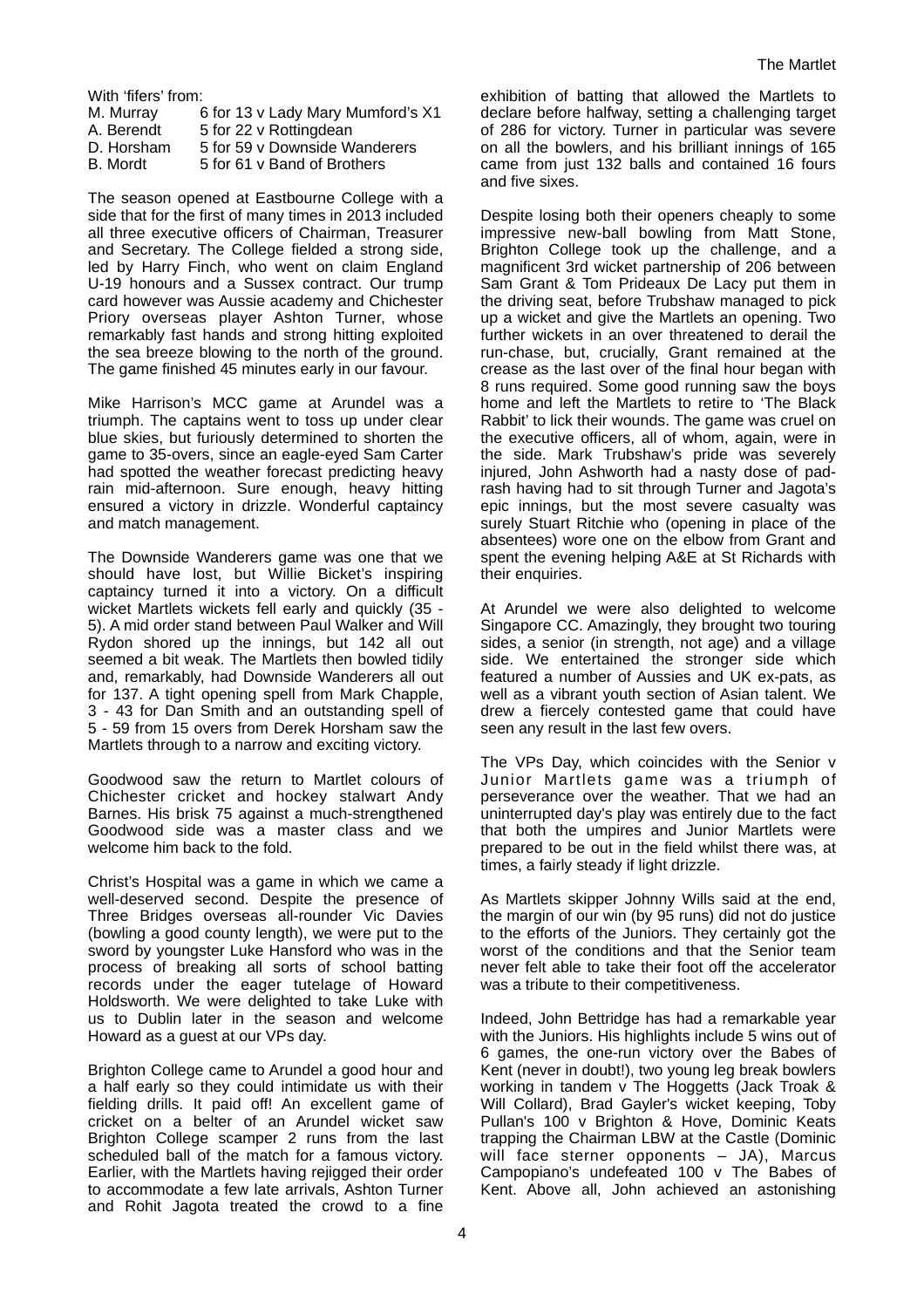conversion rate of Juniors to Seniors, helping secure the critical development of the Club's future.

Then followed our tour to Dublin, which is described elsewhere in these pages. Suffice it to say that Nigel Russell and Adrian White did an amazing job pulling the whole tour together. Its players and supporters will carry many happy memories and friendships into the future.

Part of the accessibility I spoke of earlier is age related, and we are grateful to Adrian Ford and Nigel Russell for kick-starting a series of games for more senior players, whose batting, spin bowling and dobbly seam bowling is as acute as ever, but whose ground fielding deserves, well, um, ah, to be matched with that of their opponents. The game against Cuckfield captured all the elements of this spirit.

As part of a trial season, some of the more experienced Martlets took on the Cuckfield Seniors on 18th September at their lovely ground, which produced a good game of cricket in very social surroundings. The Martlets' side was: John Ashworth, Adrian Berendt, Willie Boone (wkt), Mark Bowden, Adrian Ford, Derek Horsham, Paul Lack, Colin Oliver-Redgate, Nigel Russell (capt), Derek Semmence and Rob Walker. We had first go on the artificial wicket with Ford and Berendt rolling back the years producing an opening stand of 62. Adrian Berendt went on to score 46 but sadly no-one else, apart from Willie Boone who made a powerful 42, made significant headway. However with a high extras score we boosted our total to 185 – 9 in our allotted 40 overs. In reply our attack was generally tidy with Derek Horsham, Paul Lack and John Ashworth bowling particularly well, but we lacked real penetration against a side who are used to playing every week. In the end, their experienced batting line up saw them over the line for the loss of 5 wickets and with just over 2 overs spare.

Undeterred by this loss, but enlivened by the enthusiasm, we will arrange more fixtures for senior players in the future. The experiment was a success.

As noted throughout, we really enjoyed the services of, and playing with, some of the league overseas players in 2013. Notable were Ashton Turner (Australia), Vic Davies (New Zealand) and Tony Alexander (West Indies). Their skills and enthusiasm were inspiring for those with whom they played and we will monitor their progress with interest and welcome them back unreservedly into Martlet colours. Ashton, in particular, has gone from strength to strength, securing a berth in Western Australia's Sheffield Shield side and, more significantly for students of the Big Bash League, he became a prominent middle-order enforcer in the Perth Scorchers line-up.

So, all in all, a diverse, enjoyable and successful season. I must place on record my continued appreciation of the efforts and enthusiasm of all committee members, our collective appreciation and thanks to all the Match Managers without whom we simply don't get to play cricket, and all our umpires and scorers so brilliantly organised by Mike Charman.

The social agenda for the Club began with a fantastic dinner organised by Chris Gray at the County Ground. A healthy mix of juniors, players, and VPs filled the Long Room and we were greatly entertained by the lugubrious charm of Chris Saunders. We were able to make a special presentation to Nigel Russell for his extraordinary service as Chairman.

The perception and relevance of the Martlets was beautifully underlined in the new publication Gentlemen, Gypsies and Jesters, a treatise on Wandering Cricket. Each chapter describes one of the many famous (and sadly some departed) itinerant clubs. Anthony Gibson's piece on us began 'Of all England's wandering cricket clubs, and for all the affection which they command among their devotees, I doubt if any can have inspired quite so many golden memories as the Sussex Martlets.' So there!

We enjoyed two very special days at Hove, to celebrate an evening 20/20 fixture as well as a day to witness the touring Australians. The weather, bonhomie and general quaffing outdid the cricket which had sidled (perhaps Siddled?) towards an inevitable draw, but the social elements were magnificent.

We had tremendous support for, and from, our Vice Presidents at Arundel for the Junior v Martlets Day. We were delighted to welcome a number of guests including Sussex Chairman Jim May and SCCT President David Bowden, respecting and underlining the significance of our connections with the County. We continue to support the vital work of the SCCT by contributing as a Vice President ourselves, and this is greatly appreciated by those striving to offer cricket to the physically and economically disadvantaged in Sussex.

We were also able to express our great appreciation to Lady Mary Mumford, whose support of the Martlets is unfailing. We treasure our connection with Arundel. Whenever anyone describes the Martlets, the second sentence is always along the lines of 'and we play eight fixtures at Arundel Castle.' We continue to regard this as a privilege, and not a right, and we continue to respect this arrangement as grateful tenants. At the lunch we thanked Joe Hudson, so long a servant of the Friends, Foundation and Members at Arundel. We wish him well in his retirement, and we welcome James Rufey as the incoming Executive Secretary.

In 2013 two significant members of our committee stood down, having done more than their fair share of work for the Club. Richard Moore, our Treasuer for more than 30 years, handed the ledgers to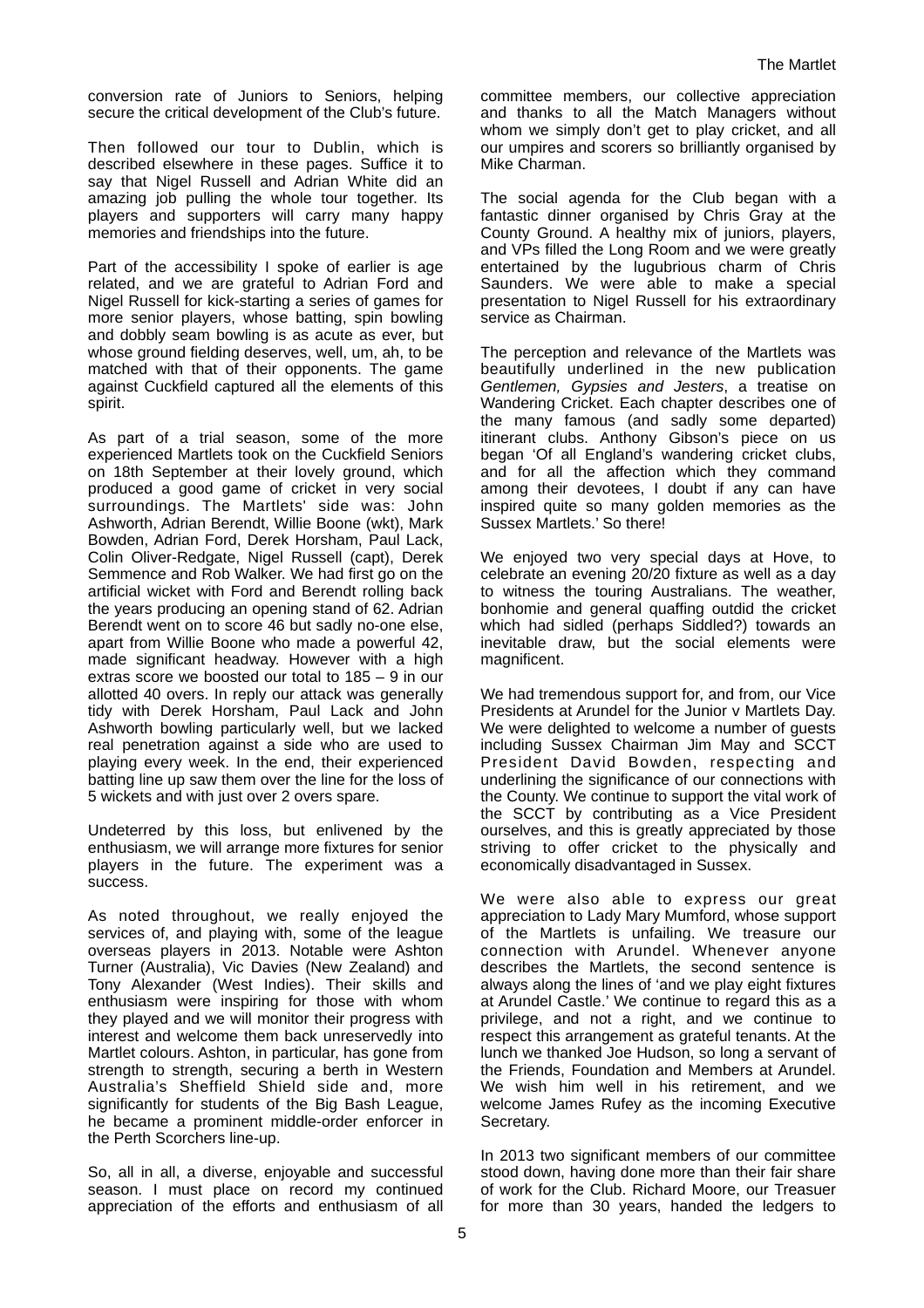Stuart Ritchie. We were delighted to present Richard with an award at Arundel for all his sterling service.

Rob Walker, for so long the chair of our cricket subcommittee, also steps down with our immense appreciation, but the valete is not so strong because we fully expect to see at least as much of Rob on the cricket field in seasons to come.

Finally, I'd like, again, to thank all members of the committee, and especially Nigel Russell, for making my first year as Chairman so enjoyable and rewarding.

#### **2014 in Prospect**

A considerable amount of work has gone on behind the scenes this winter to understand and consolidate the financial position, to get club administration even tighter, and to secure commitment to re-design our website, not least to enable us to harness social media to assist with communication and player applications.

We will make better use of the local press to inform the county about our successes, which in turn will help us attract an even broader range of playing members, and at the time of writing we are close to appointing an eager manager of match-managers to help them in this critical task.

On the field, we have trimmed the fixture list slightly to avoid term-time mid-week clustering, but the quality of fixtures remains high and we're particularly delighted to welcome back the Free Foresters and the Eton Ramblers at Arundel to maintain the tradition of excellence.

I wish you all a tremendous season in 2014 and look forward to seeing you all on and off the field.

#### **John Ashworth**

# **THE GOLFING SOCIETY 2013**

 Although it was one of the best summers for years, the Society sadly lost two matches due to bad weather.We won 3 matches, and lost 4 this year. Of our 54 members, 31 played at least once during the year.

#### **v Littlehampton, March 9th**

Our opening fixture, played on a fine day (the warmest place in the country on the day!). Fielding a side of sixteen, we recorded a fourballs match win by  $4^{1/2} - 3^{1/2}$ .

#### **v Crowborough, March 24th**

Unfortunately the match was snowed off. Hope for better luck next year.

#### **v West Sussex, April 7th**

Again a full sixteen a side match. We played two rounds of foursomes either side of an excellent lunch. The match was even in the morning 4 - 4, but the Martlets lunched badly (or perhaps too well)

losing 6 - 2 in the afternoon, only David Tod and Simon Baillie Hamilton managing a win. A loss of 10 - 6 overall.

#### **v Royal Ashdown, April 21st**

On the popular Old Course, we acquitted ourselves well, winning 4 - 3 in the morning, but going down 2 - 4 in the afternoon round (no halves) to lose narrowly overall 7 - 6.

#### **v Littlestone, April 28th**

A beautiful day for our first fixture at Littlestone and a very successful day all round. Our thanks to Peter Ross for arranging the match. We won well in the morning  $3^{1/2}$  -  $1^{1/2}$ . After an excellent lunch we halved the afternoon round  $2^{1/2}$  -  $2^{1/2}$  to win 6 - 4 overall.

#### **v The Purchasers GS at Piltdown, August 2nd**

A new fixture for the Martlets, managed by Peter G Ross, and played against an old established charitable organisation and some familiar faces. A very enjoyable morning round followed by lunch. We recorded a resounding win by  $4 - 0$  and a repeat match has been arranged at Piltdown next year in July.

#### **Autumn Series**

#### **v Piltdown, September 8th**

Our thanks to Chris Bidwell for stepping in at the last minute (while having breakfast, and to the injured member for getting a replacement!). We were again up against a strong young side, losing the morning round 4<sup>1/2</sup> - 1/2 but coming back after lunch to halve  $2^{1/2}$  -  $2^{1/2}$ , but losing  $7 - 3$  overall.

#### **v Cooden Beach, October 6th**

Always a popular fixture, with two rounds of foursomes either side of an excellent lunch. Played on a lovely calm autumn day, we got off to a bad start losing the morning rounds  $4^{1/2}$  - 1<sup>1/2</sup> with Roberts, Reed and Forster the only winners. After lunch we lost narrowly  $3^{1/2}$  -  $2^{1/2}$  with an 8 - 4 loss overall.

#### **v Rye, October 13th**

Sadly it poured all day. The match was abandoned after an hour's play – enough to get thoroughly soaked, On the bright side, Rye kindly brought the lunch forward to midday! Many thanks to Warwick Sabey, who has managed the Rye match for many years, but feels it is time for a younger man to take over. Inexplicably therefore, John Nixon has kindly agreed to take on the role next year.

#### **The Sussex Martlets Golf Day, September 29th**

The annual Golf Day was held his year at Seaford Golf Club on a lovely day. We played one round of Stableford golf followed by lunch. The winner of the SMGS Shield was Andy Morgan with 35 points, with Ian Lock runner up.

We are very pleased to be invited to return to Seaford for our Golf Day next year.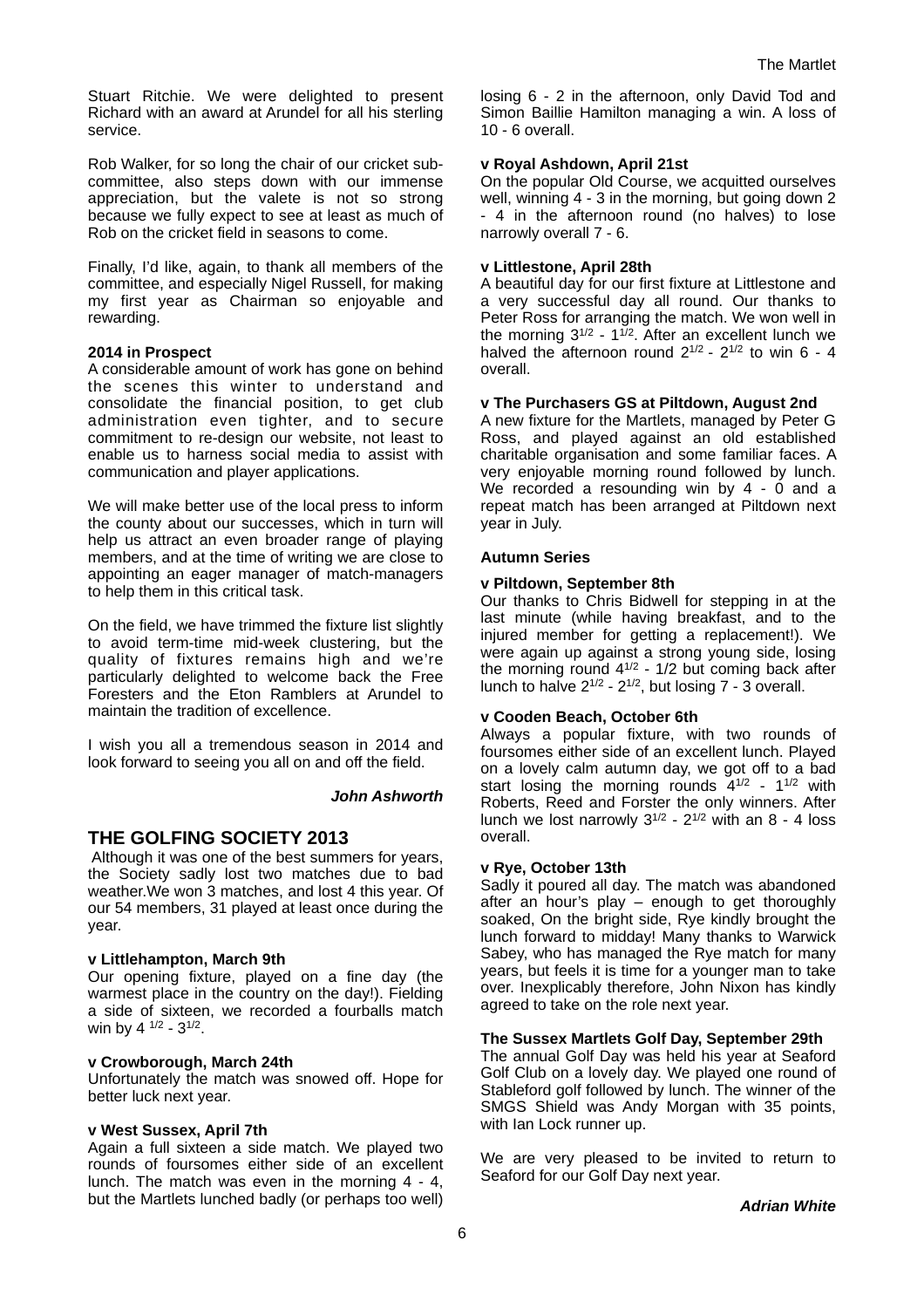The Martlet



The planning, information provided and sense of expectation had been much in our minds and we soon found ourselves assembled at Gatwick for the flight to Dublin.

The Martlets had been to Ireland (Ulster) before, in 1961, but this was the Club's first venture to the Republic and Dublin was a good choice with its theatres, cultural and historical aspects. And the Tour party was a most pleasing blend of age groups led by our President, Chris Snell, our Chairman, John Ashworth — impeccably organised by Nigel Russell and in addition to the Cricketers we had Golfers, under the benign leadership of Adrian White.

Arriving on the Monday, we had time to get settled into the most comfortable Bewley's Hotel and make a first tentative venture to the City, finding that the bus services were admirable and reliable to ease getting around.

The first match was against Phoenix, the oldest Club in Ireland, well set and fenced in, in the Park where, characteristically, our welcome was of the warmest. The atmosphere was of the keenest and the non-playing members, as at all the venues, were imbued with a sense of the History and on-going progress of their Club. Photos and memorabilia were given striking prominence. At Phoenix we noticed tributes to Irish players in the Pavilion named after the great Irish Bowler, who frequently topped the First Class Averages, Jimmy Boucher and also of E. L. Kidd of Middlesex. Most pleasingly, there was a photo of Robin Waters, a Sussex player and a very considerable figure in Martlet Cricket in the early Sixties, opening the innings for Ireland on the occasion of Ireland's sensational victory over the West Indies in 1969.

In a wider context and another photo, it was a surprise for any familiar with Yeats's poem ''The Irish Airman'' that not only was the pilot Lady Gregory's son, as generally known, but that, playing for Ireland vs Scotland in 1913, he had taken 8 wickets for 80 runs – a notable performance. I had not seen any reference to this aspect before and it deserves notice.

Moving on to Merrion, an enclosed ground near the hotel, there was increased awareness that the Cricket was demanding. The pitches, while true, had a characteristic lowness, and the obliging bounce so appreciated by the players in Southern Counties was not a feature. Runs had always to be earned, and the bowling was uniformly accurate and varied. With all played over 40 overs, the batsman had little time for settling.

Merrion made a fast start and their early flurry of runs proved advantageous in the final outcome. This is another flourishing Club and now recovered from the river flood which covered the ground and environs a few years back.

Next day to YMCA, a veritable hub of the Irish Game, with a vibrant youth policy and a flourishing family atmosphere. As our match proceeded, Junior Coaching was proceeding continuously and the young players were prominent and obviously motivated at all levels. There was much anticipation of the forthcoming Ireland against England match at Malahide, not least as the Captain of the Irish team belongs to YMCA.

A most agreeable Tour Dinner followed, graced by the presence of personalities from Irish Cricket.

So on the final day, a hasty visit to the City and an early evening flight for home, with our memories and souvenirs, and a thankful feeling of being spared the Tour Shirt!

Warmest thanks are due to Mike Murray, our Captain, to Ron Pateman and John Betts for umpiring and scoring.

These aspects are so often taken for granted but are absolutely vital to smooth running and efficiency.

We look forward to the Clubs visiting Sussex and, indeed to another tour.

**Brian O'Gorman**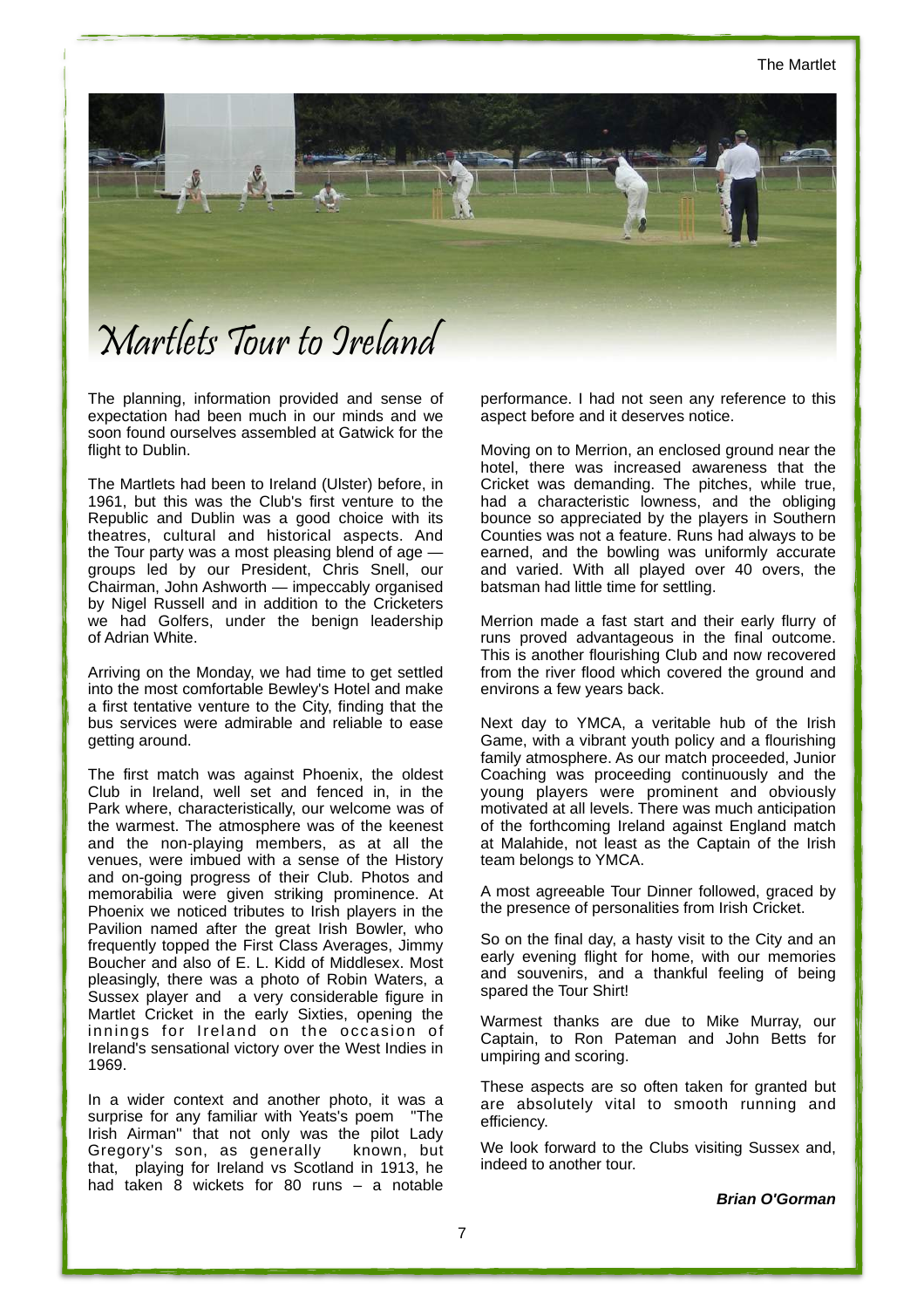# **FRANKIE GOES TO … DUBLIN?**

#### **Monday 19th August**

The hotel bar packed with sandwiches was the venue for our first group gathering. The chicken mayo with extra salad really set the tour off on a good note. Oh, and a pint of Guinness helped as well.

But that wasn't the only sign that suggested this would be a good week; the resident chief of fines Mark Trubshaw set out his plan to keep tabs on all members of the tour party culminating in, unsurprisingly, fines at the tour dinner later on.

Luke Hansford put himself top of the table in the race for the tour's 'space cadet' trophy, seeing off odds-on favourite Adam Scott, by leaving his luggage in Devon or some such place. Although he showed great vigour and determination to retrieve his kit, there was no argument from anyone in him receiving The Tour Shirt.

There was time to kill after the gathering, so an eager group set off to visit the Aviva Stadium.

Monday night was our first opportunity to test Dublin. We headed for Temple Bar – which turned out to be the name of an area as opposed to a bar, despite Scotty's insistence that it was literally a 'temple bar'. Darren, the tour guide, directed the more lively of the cricketing group to some more exotic 'bars', and it happened to be student night. Henry Cope was in his element, whilst Trubs looked old enough to be some of the students' dads ... but that's another story.

#### **Tuesday 20th August**

Michael Murray set a 9:00 breakfast roll-call. Everyone made it, but were gloomy-faced, aside from Scotty who was grinning from ear-to-ear and Tony who was far too busy Skyping on the previous night to come out with the rest of the team.

The bus was duly late and took us on a tour of Dublin's north circular equivalent. After what felt like



Martlets visit Aviva Stadium – Trubby is impressed to hear they can pour a pint in 3 secs there (and a Guinness in 6 secs).

a 3 day bus journey, we arrived at Phoenix CC the oldest cricket club in Ireland with a team with an average age of around 12.

Phoenix got off to a flyer but in the end the Martlets proved too strong for the academy team. Batting from Tony stood out as the highlight of the game, as well as a particularly enthusiastic opposition player-coach. The Secretary running out the Chairman was also a sight of hilarity for the onlooking members; cue cruddy jokes about the management of the Martlets falling short.



B O'G OFF!

Tuesday night followed the same formula as the previous evening; however young Luke Hansford was able to really let his hair down, and he did. Nick Seagar on the other hand failed to enjoy such a good time.

#### **Wednesday 21st August**

The match at Merrion was a sore defeat, the two Ashworths were, as the captain put it, 'unavoidably contained'. Despite the defeat however, the tour party treated Tony to his first taste of beef steak, and later on we were all fortunate to witness Tony's Caribbean dancing flare, which was so exotic, it made Tour Guide's shirt look conventional.

And whilst we are on the subject of Tour Guide, it would be a good time to set the record straight for young Darren, who not only lead the party around Dublin in circles, but resorted to asking the bin-men directions to our destination.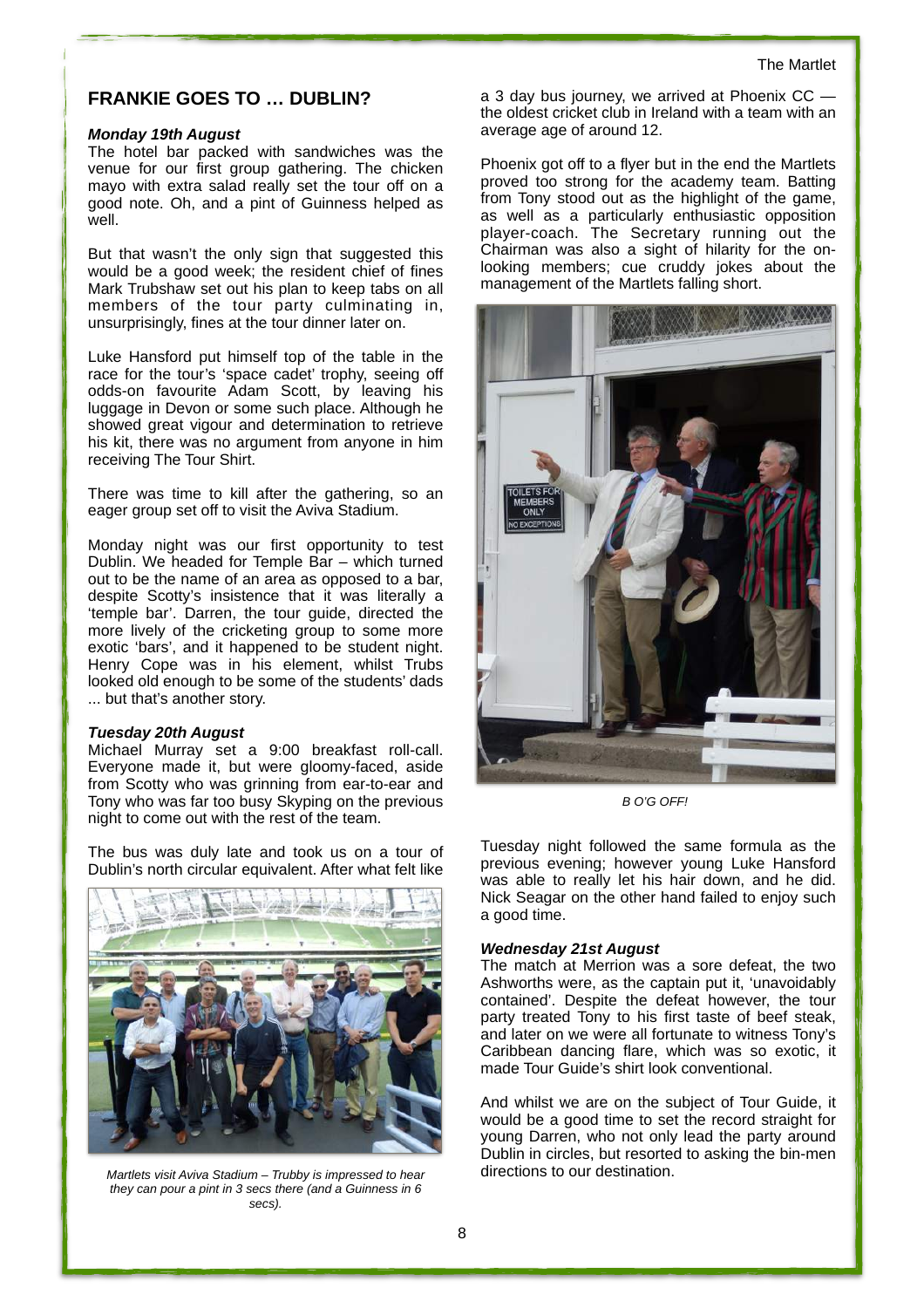#### The Martlet



Irish eyes are smiling… (Ed Joyce's Mum enjoying the Martlet batting collapse). John Betts does his best…

When we got there, a fantastically named place – Copper Face Jacks – was a sea of Irish craic. No it's not what it sounds; 'craic' apparently is a colloquial word for fun. Who knew? Anyway it provided a few awkward situations but humorous misunderstandings, none of which was greater than Trubs' run in with a travelling American (the worst kind) who was annoying, arrogant and acted, well, like an American.

#### **Thursday 22nd August**

Our final match was against YMCA cricket club, which was just a short walk around the corner from the hotel. Unfortunately the route we took ended up being around a few too many corners. We got lost. When we eventually arrived at the ground, Captain Murray lost the toss and we had to field. This was slightly problematic as our Tour Guide got lost in his home city and was late to the match.

The opposition got off to another flyer, even the Chairman running the length of the pitch to pat Ashworth junior on the back was not enough to quell the free scoring Dubliners. Neither was the triple bouncing first ball that Tour Guide served up.

YMCA finished on a respectable but achievable total. Tony decided it was very achievable, starting with a six off the first ball of the Martlets' reply, back over the bowler's head. Despite some more outlandish hitting from our overseas player, it was not enough to reach YMCA's total. No one was to blame. Apart from Adam Scott's running between the wickets. That really could be blamed.

The Tour Dinner was illuminated by many guests from our opponent clubs, including Irish international cricketer and rugby referee Alan Lewis.



Alan Lewis, 100 caps for Irish Cricket and International Rugby referee, Tony Alexander's examines Martlet tie

Trub's pronouncements were anxiously awaited and the fines were accepted by all. And the golfers were there ... I think.

All in all, no one can argue that it was a great trip with some great cricket played. Dublin certainly should become a permanent touring destination. Next time let's win a few more games.

#### **Frankie Ashworth**



The moment Captain Murray incurred a fine from Tour Fines Chairman, Trubby.



Ron Pateman proudly displaying the Tour Shirt!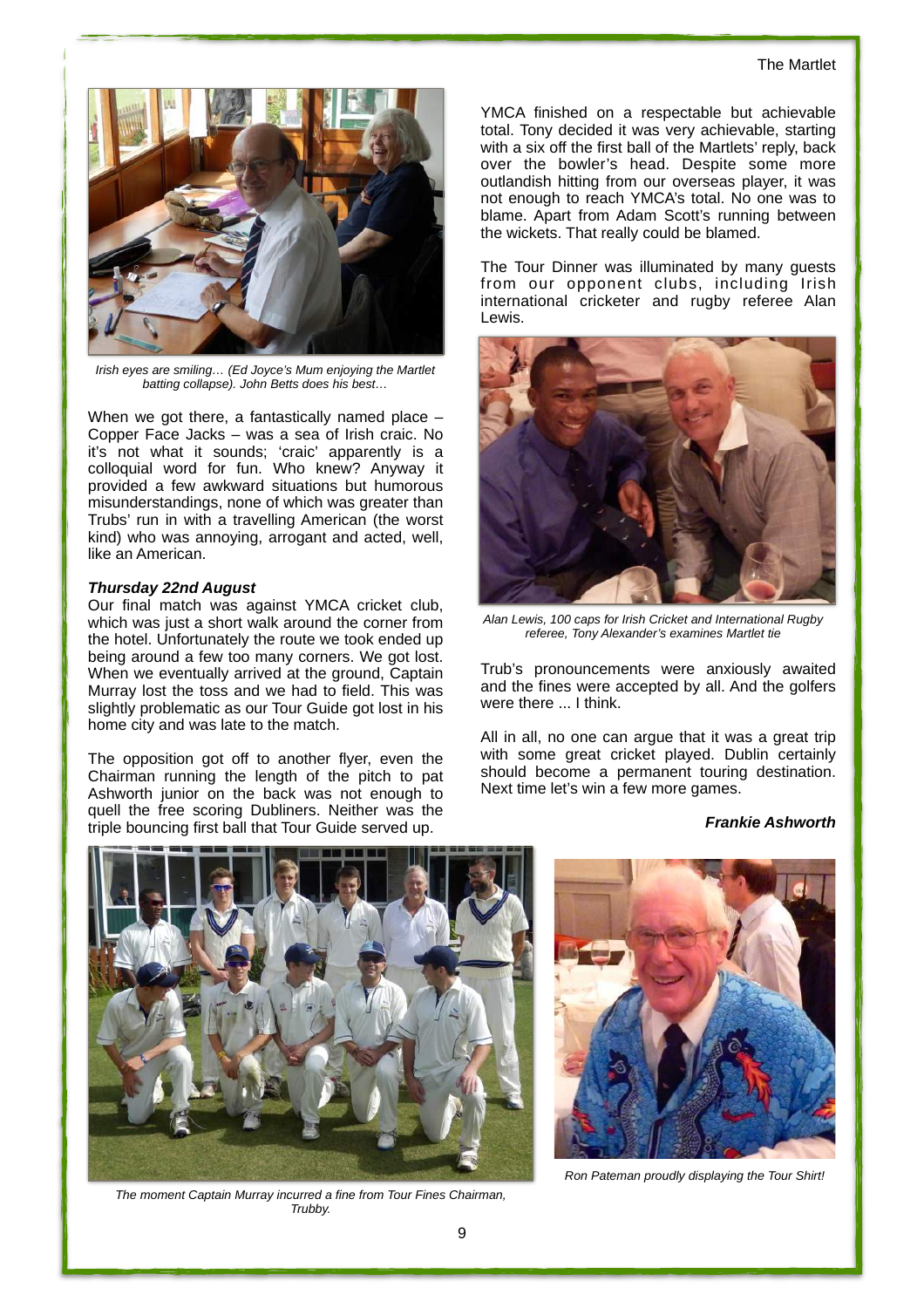# **MARTLET GOLFERS Dublin Tour August 2013**

A golf tour to Irish courses is always a treat, but very dependent on the fickle weather. They say in Ireland it only rained twice last week, once for three days and once for four!

Fortunately we were blessed with sunny and warm days on the joint cricket and golf tour. Ten members of the Golfing Society played three rounds at superb courses around Dublin.

First we visited Portmarnock Links. An excellent links course, and good preparation for the challenges ahead. Mark Bowden took the money amid the usual queries as to the whereabouts of his poncho!

On Day Two we were very kindly invited to play with some members at Portmarnock Golf Club ranked 29 in UK and Ireland (Golf Monthly) — "Unarguably one of the toughest links courses in Ireland". This was a memorable experience on a great golf course in lovely conditions. Our hosts' generous hospitality made the day very special. For the record the team including Mark Bowden (again) and Ham Whitty won the day.

On Day Three we played at Druid's Glen.

At no 71 in the Golf Monthly rankings, "It has been labelled the Augusta of Europe and it is easy to see why. One of the most attractive parkland courses you will find anywhere."

None of us would disagree with that. A very different challenge, but a beautiful and difficult course and a privilege to play.

Once again we were kindly invited by members, this time to play a fourball match against the club. At 2 matches all, we felt we did ourselves justice whilst being diplomatic. Again the members'

hospitality and friendliness made the day a memorable experience.

Our special thanks to Mark Jeffries, our Dublin resident, who made it all possible by arranging our matches, the buses and hotel.

#### **Adrian White**

The Eight who played at Druid's Glen. L to R: David Morgan, Adrian White, Ian Lock, Chris Gray, Ham Whitty, Ben Burrows, Mark Bowden, Willie Bicket.



Stuart Ritchie contemplating a Portmarnock drive.



Having secured par at the Island Hole, walking on water was easy…

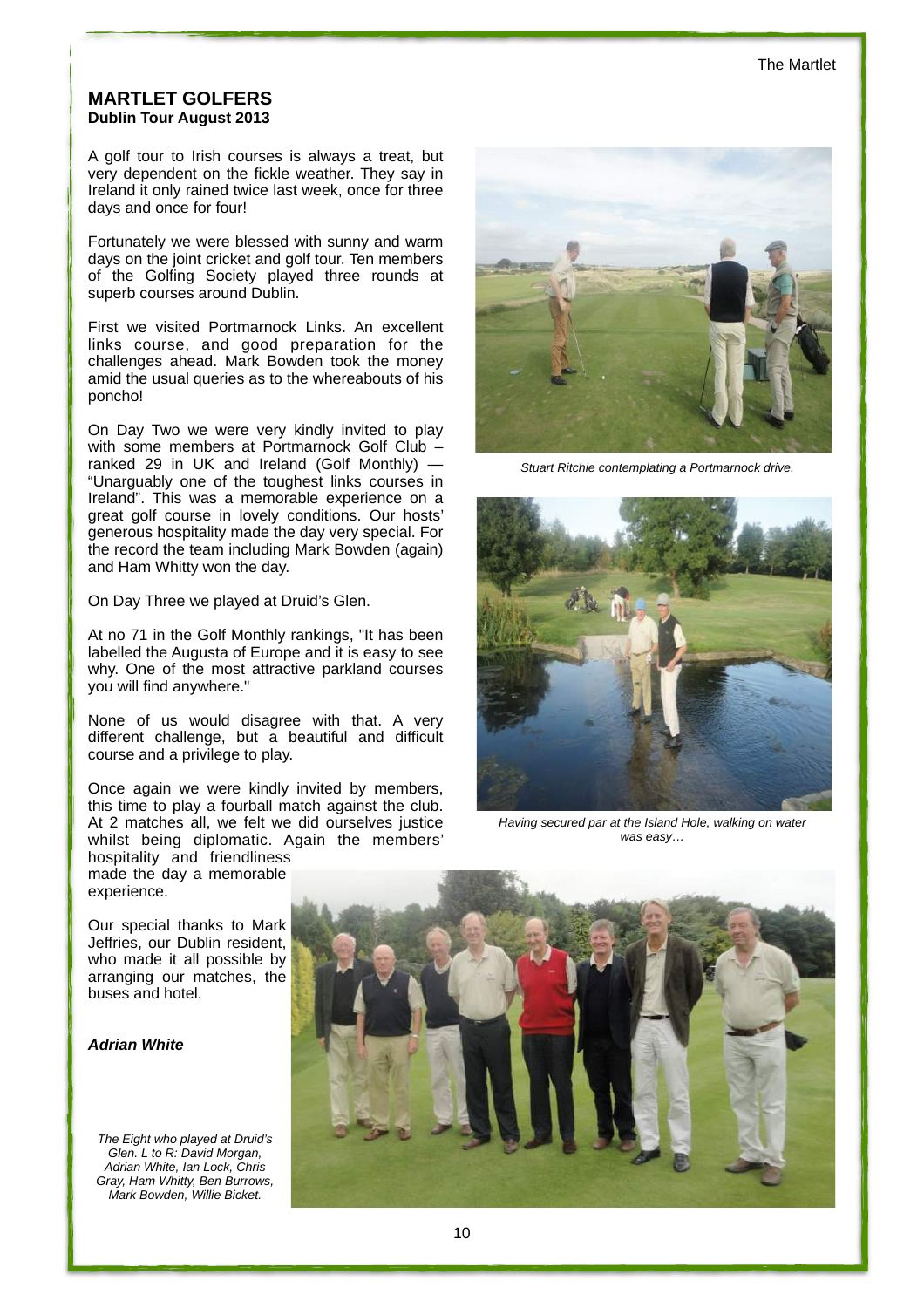# **JUNIOR MARTLETS 2013**

#### **Junior Martlets v The Babes of Kent (Nevill Ground, Tunbridge Wells).**

#### **Junior Martlets 213-6 (40 overs) Babes of Kent 212 all out (in 40th over). Won by 1 run.**

Clearly having watched the finale of the 1st Test the day before, the Martlets decided that a cliff-hanger ending was the way to go! The Babes won the toss and decided that the Martlets should bat on one of the hottest days of the year. Greg Wisdom and Marcus Campopiano made a steady start on a Nevill wicket that kept low and made free stroke play difficult. They put on 94 for the first wicket and in the next 11 overs Campopiano and Sam Cooper took the score to 183, with the former completing the second 50 of his century in 28 balls. The Martlet attack included 5 wrist spinners so George Read, making his debut in Martlet colours, bowling seam up opened, partnered by the leg-breaks of Ed Blake at the other end…. A cunning plan! Read took a wicket in the first over. But the score then moved on to 53 before Jack Troak trapped the Babes captain LBW with his leg breaks. Fortunes ebbed and flowed from then on. With 4 overs to go 19 were required and 2 wickets were in hand. As the final over dawned, 2 were needed and 1 wicket remained. Wisdom played the captain's role bowling 3 dot balls before the number 8 drove the ball to Ben Cooke fielding short on the off side, who scooped up a top class catch. Win!

#### **Junior Martlets (U.16) v Hampshire Hoggetts (Warnford).**

#### **Junior Martlets 169-9 (40 overs) Hampshire Hoggetts 86 all out (34.3 overs). Won by 83 runs.**

Although this was an U.16 game, most players on both sides fell into the under 14 or 15 age groups. A fair number made their first appearance under the Martlet banner and did themselves and the Club proud. Jack Troak won the toss and elected to bat. Ed Fairfax and George Read made a solid start, despite the fact that the recent weather seemed to have made wickets difficult for batsmen to score easily. A mature approach particularly by the former and Jo Gilligan moved the score on until we faltered in the middle. Ollie Bradley and Joe Seaton put on over 50 for the 9th wicket, which changed the complexion of the innings.

The tight fielding and bowling was really the difference between the two sides and Jack Troak's handling of the field and his bowlers excited considerable positive comment from senior Hogs. Joe Seaton made the initial break-through in his opening spell. This was followed by some lively left arm medium pace from Ollie Bradley. Leg spinners Jack Troak and Will Collard bowled superbly in tandem and lured the middle order into errors, while George Read and Alex Brazier tidied up at the end. Overall this was an impressive and disciplined performance.

#### **Junior Martlets v St James Montefiore (Keymer).**

#### **St James Montefiore 132 all out (39.4 overs) Junior Martlets 133-2. Won by 8 wickets.**

Henry Cope won the toss and elected to field, an informed and wise decision. The Martlet opening bowling of George Read and Edward Firth tied the opposition down in the early stages. An outstanding slip catch by the captain in the first over gave the Martlets the psychological advantage that remained throughout the innings. Henry Cope's wrist spin came into play after the opening overs and was backed up by Tom Fairfax. Another bit of top class slip catching by George Read off George Axton removed the top scorer and the tight bowling and fielding retained the grip until the end.

Matt Sawyer and Toby Pullan made an electric start pushing the score to 56 in seven and a half overs before the first wicket fell. Toby Pullan pushed on to his 50, ably supported by Alex Cooke who ended on 47, and the Martlets completed the task losing only two wickets in 24 overs.

#### **Junior Martlets (U.16) v Brighton & Hove CC (U. 16.)**

#### **Junior Martlets 222-9 (40 overs) Brighton & Hove C.C 218-7. Won by 4 runs.**

Toby Pullan won the toss and elected to bat. An initial wobble left the Martlets at 13 for 2, but the situation was turned round by a mature batting display by Toby Pullan and Alex Cooke, who took the score to 109. Support came from Will Jeffries and George Axton as the scoring rate was accelerated in the later stages of the innings. Toby Pullan's century was an excellent performance.

Brighton & Hove made a steady start putting on 76 for the first wicket, when Will Wycherley made the break-through in the 17th over. Good fielding had kept the scoring rate down, which was to put pressure on the remaining batsmen. Further pressure was applied by the spin attack, particularly leg spinners George Axton and Will Collard. 13 year old Will Collard impressed with his ability to bowl a very consistent length and impart real spin. George Axton's 5 wicket haul was a tremendous performance. Some good hitting towards the end brought the batting side near the target, but the bowling performance kept it just out of reach.

#### **Junior Martlets v Brighton & Hove City Clubs Combined XI (Hurstpierpoint College). Junior Martlets 221-4 (40 overs). Brighton & Hove City Clubs 192 all out (35.5 overs). Won by 29 runs.**

Batting first, the Martlets found scoring hard against an accurate bowling attack that was backed up by fine fielding. After a sound start, Michael Harris had to watch a bail totter before it eventually fell to earth. Brad Gayler joined Greg Wisdom and the pair put on 91 with both reaching half centuries. This gave the remaining batsmen a base from which to attack in the final overs. Matt Sawyer followed instructions and played his natural game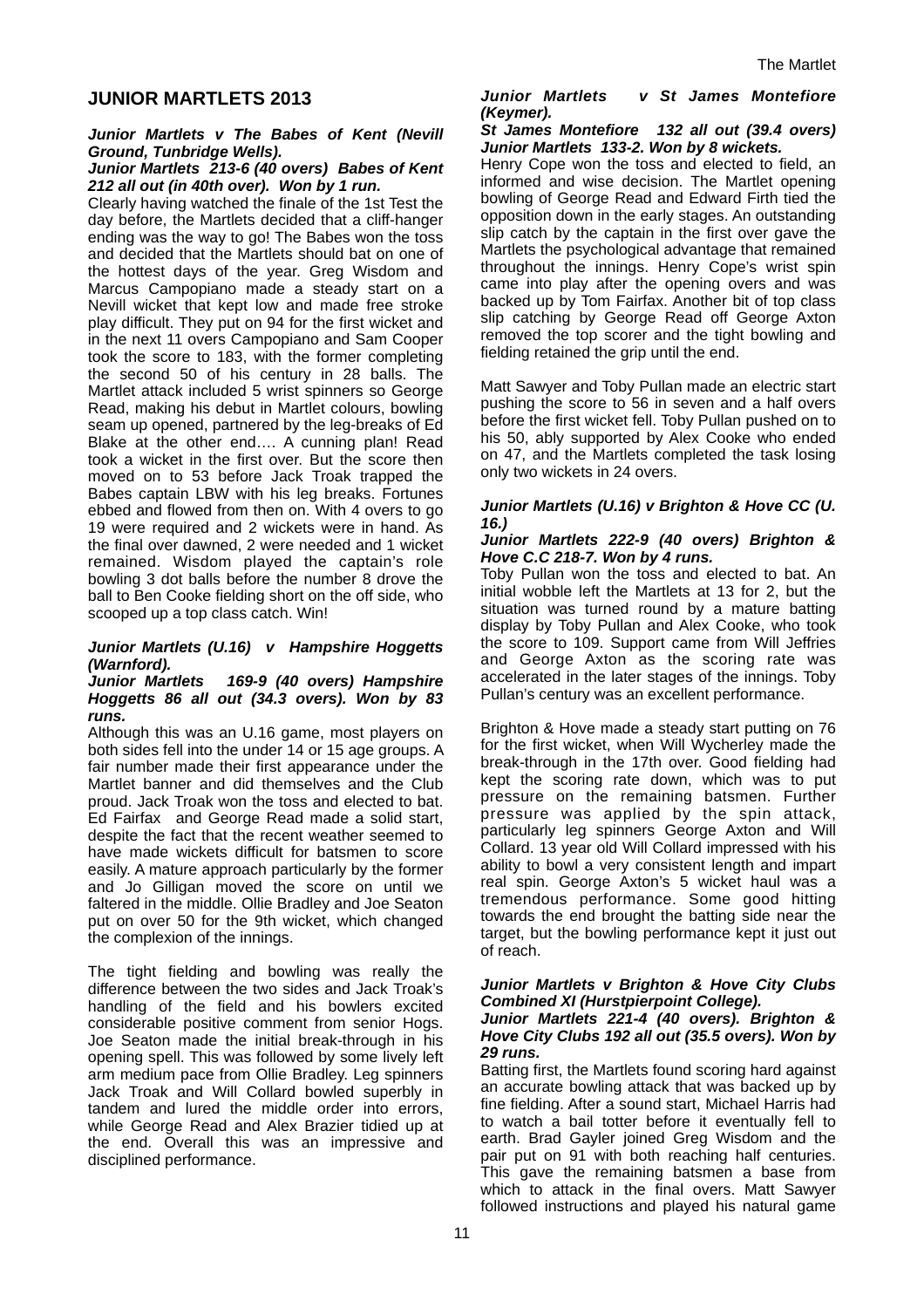to increase the scoring rate. He was followed by an excellent final flourish from Alex Cooke and Jonny Newland.

The City Clubs set off with a will and although the opening partnership was broken by an excellent catch by Ben Meyer-Atkin, too many loose balls allowed the batsmen to remain in the ascendancy. The seamers of Joe White and leg spin of Sebastian Marlow tightened the screw and suddenly life became more difficult for the batting side. Matt Sawyer joined the attack and continued to pin down the batsmen. An outstanding display of wicket keeping by Brad Gayler with 3 stumpings standing up to Matt Sawyer, and the pace of Jamie Hutchings sealed the fate of the batting side. It was truly a masterclass in the keeper's art. This was a fine win played against the strongest opposition that the Junior Martlets met all season.

#### **Junior Martlets v Sussex Martlets (Arundel Castle)**

**Sussex Martlets 212-7 dec. Junior Martlets 117 all out. Lost by 95 runs.**  The Junior Martlets faced a strong senior side for the annual encounter, that in recent years has marked the end of their season. A passing cold front made conditions unusual for a hot, dry August. The openers found it hard to score off Jamie Hutchings but the break-through was made by George Read with the score on 40. Dominic Keats trapped the Chairman LBW! Nick Seager and Michael

Murray forced the pace until the rain

brought a slightly early lunch. Henry Cope's left arm wrist spin turned affairs when play resumed and the declaration came after 43 overs.

It looked a reachable target but the bowling was tight and only Brad Gayler, Greg Wisdom and Dom Keats looked comfortable. Sadly, apart from the top scorer, there was no sustained innings to bring the score close to what was required.

Despite the loss, this was still a great occasion and a real privilege for the boys to play at Arundel. It also rounded off what has been a successful and enjoyable season.

# **John Bettridge**

The Club is delighted to welcome the following members from the ranks of the Junior Martlets:

Frankie Ashworth (Eton College, Chichester CC) Ed Blake (Hurstpierpoint College, St James Montefiore CC) Marcus Campopiano (Hurstpierpoint College, Cuckfield CC) Henry Cope (Tonbridge School, Fletching CC) Tom Fairfax (Hurstpierpoint College, Hassocks CC) Brad Gayler (Hurstpierpoint College, Three Bridges CC), Surrey Academy, Loughborough MCCU) Jamie Hutchings (Hurstpierpoint College, Cuckfield CC) Ben Pullan (Worth School, Fletching CC) Brandon Troak (Hurstpierpoint College, St. James Montefiore CC) Greg Wisdom (Hurstpierpoint College, Cuckfield CC)

Junior Martlet XI at Arundel



George Read, Dominic Keats, Jamie Hutchings, Sebastian Marlow, Frankie Ashworth, Rob Cope Henry Cope, Marcus Campopiano, Greg Wisdom (Capt.), Brad Gayler, Jonny Newland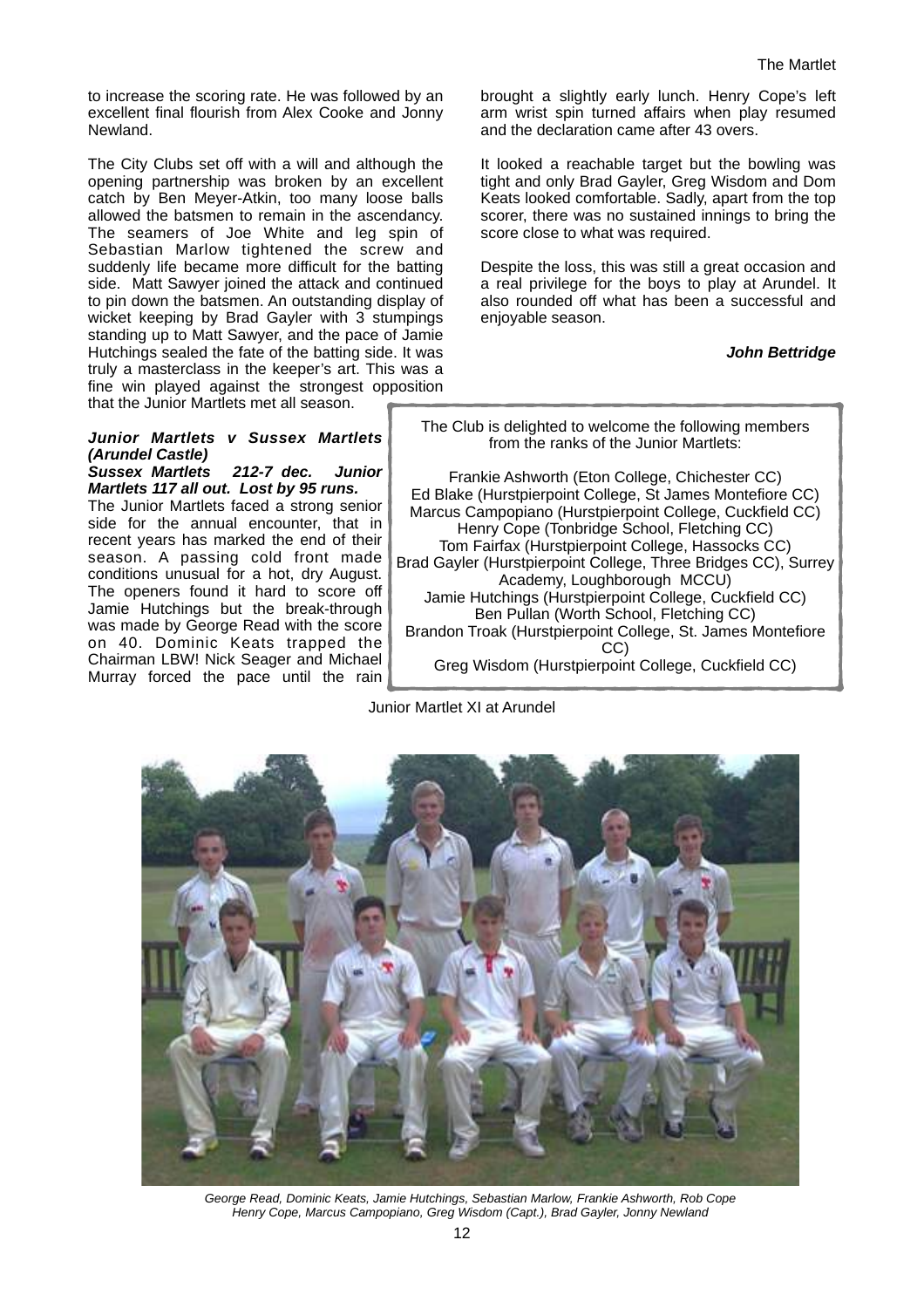# **WANDERING CRICKET**



Josh Burrows works on the sports desk at 'The Times'. He contributes regularly to 'The Cricketer' magazine, where he formerly edited the 'Club' section. He plays for Acton CC in the Middlesex County Cricket league and of course bowls fast and furiously for the Sussex Martlets.

Following the publication of 'Gentlemen, Gypsies and Jesters', Josh Burrows looks to the future of wandering cricket.

HERE ARE three immutable truths about any recreational sport: 1) The standard of sport was better in my day; 2) The sport is in a current state of crisis; and 3) Despite 1) and 2) the sport ploughs cheerfully onwards.

Our chairman, John Ashworth, has outlined his vision for the Martlets elsewhere in this issue. And although wandering clubs tend to prefer tradition to innovation, it seems that Ashworth's progressive attitude puts him in good company.

Stephen Chalke, the cricket historian and author, has recently completed Gentlemen, Gypsies and Jesters, the first survey of wandering cricket. Among his most interesting observations is that the modus operandi of wandering clubs — plenty of midweek fixtures, minimal subscription fees, players who come and go — should dovetail better than ever with people's increasingly busy lives.

"The cricket is the best type of cricket — played to a good standard in very attractive settings," he says. "There are a lot of people out there who would enjoy it if they experienced it and it really falls to wandering clubs to sell themselves a bit harder."

That sentiment is echoed by Andrew Lewis, president of The Cryptics — a wandering club of similar size and age to the Martlets.

"In a way we kind of cling on to the values that we've had for many years without trying to be stuffy and old-fashioned," he says. "I'm surprised that it's not easier to recruit players. There are good players out there for whom if they think they can manage to play ten games a season and aren't able to make a commitment to a club, wandering cricket is the perfect thing."

Down the road at the Hampshire Hogs — a county — based club like the Martlets (though they own a ground) — Rob White, the secretary, echoes our chairman in saying that the key to the survival of wandering cricket is to maintain high standards

where they exist and improve them where they don't.

"There's no doubt that the standard of wandering cricket had dropped," he says. "We are very conscious of the need to attract good cricketers by not only putting out good cricketers on our side but also by playing strong opposition.

Unlike Ashworth and Chalke, however, White is less optimistic about the future. "As far as the next five years is concerned, we just want to ensure our survival," he adds. "If that doesn't work, then come 10 or 15 years time, a club like ours will be winding down."

Martlets may also find it interesting to note that the drive to play a higher standard of cricket, and thus remain relevant in an increasingly professionalised amateur sport, is regarded as vitally important at the Free Foresters — the second biggest wandering club in the country after MCC. The Foresters established an academy in 2008 with the stated aim of attracting younger, better players..

James Dean, the secretary, is adamant that initiatives like this are the way forward. "Over the last five years the Free Foresters has tried to improve the quality and range of cricket on offer, and attract more cricketers to the club," he says. "The aim has been to disprove those who foresee the demise of wandering cricket."

"We thought the club needed invigorating," he adds. "With a lot of clubs, the ethos hasn't changed and that's a problem."

The Martlets, of course, cannot expect to match the achievements of a giant club like the Foresters. It is encouraging, however, to know that the intention to attract more and better players by striving for excellence on the field is shared by one of the giants of wandering cricket.

Big or small, however, clubs are agreed that the spirit of wandering cricket must not trampled. At the Gloucester Gipsies, Chris Coley, the chairman, is pleasantly surprised that his constant searching through the local schools and clubs still uncovers teenage players who buy into the ideals of his club.

"I'd like to think that any decent young cricketer in Gloucestershire is a Gipsy," he says. "For most of these guys, wandering cricket gives them something they've never seen before and they buy into it."

With the Gipsies, probably the best flourishing of the county-based clubs, the result of their growing membership base is a fixture list of up to 60 games a year at wildly varying standards. Coley says that one of the great joys of the club is that even if the cricket is crap, "it'll be a bloody good social."

As Chalke writes: "Cricket below the first-class level is about so much more than fast-tracking the most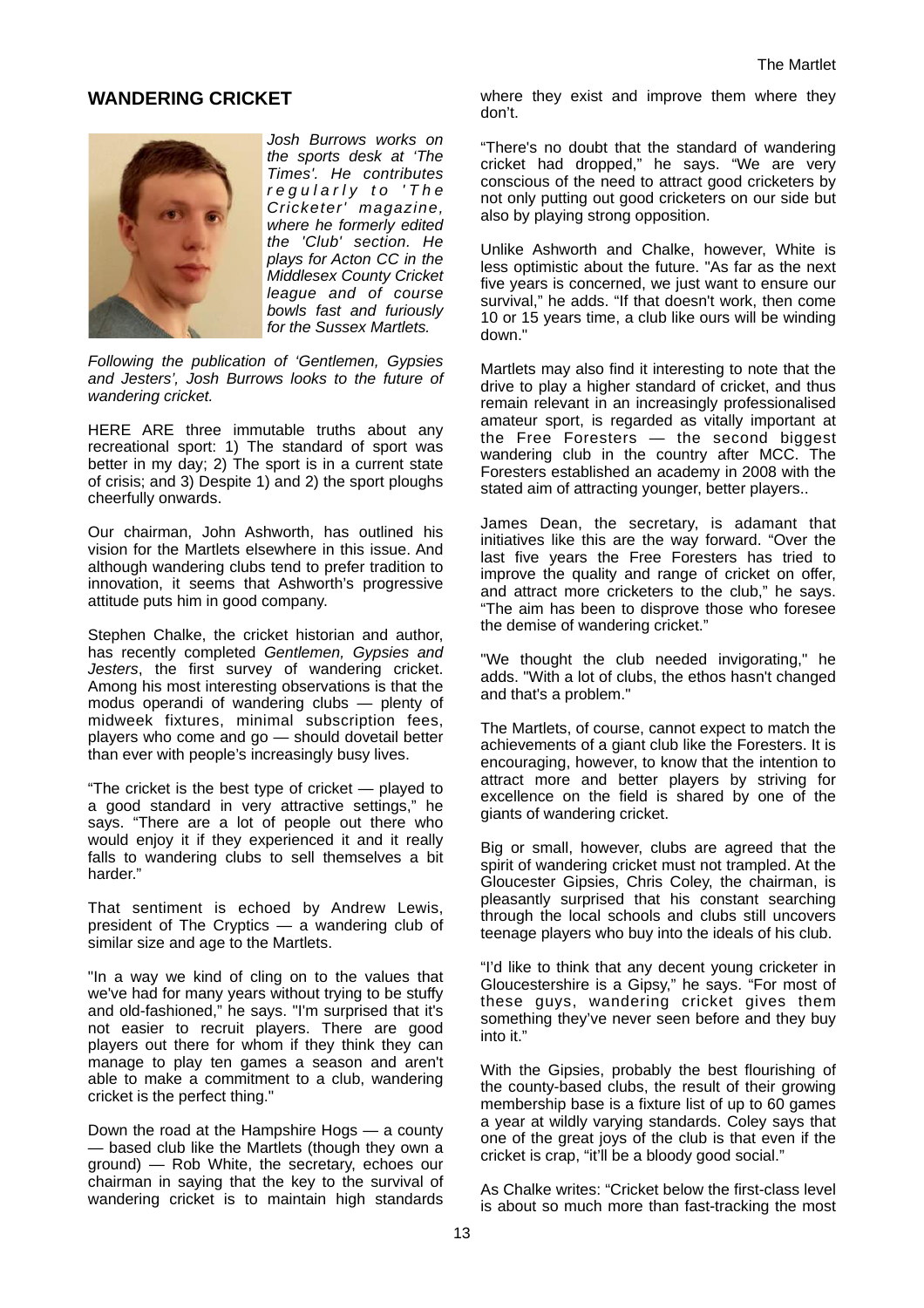talented...It is also about friendship and fun, fresh air and fulfilment."

Asked if he could draw one moral from his survey of wandering cricket, Clarke is unequivocal.

"More than any other type of cricket, it hinges on having one or two individuals who are passionate about keeping the thing going and looking after it," he says. "Clubs wither if they don't have that driving force."

Make that truth number 4): The best clubs have ambitious people at the helm.

#### **Josh Burrows**

# **A SUMMER OF SPORTS WRITING Reflections on our 'normal' sporting heroes.**



When law school doesn't confine him to the library until the early hours of the morning (or the start of each day's Ashes play more like), Sussex Martlet Alastair Mavor blogs at www.coverpointsport.com ).

"There's an unhealthy obsession in this country with people's private lives. This

'celebrity culture' is unnatural and superficial."

I hear this quite a bit. It is a fairly constant criticism levelled at the media. Obtrusive, intrusive, distasteful, disrespectful, nosy. In fact, it's a criticism I have raised regularly myself.

Yet, like it or not, we are fascinated by what makes people tick, the lengths people go to improve themselves, the pain and suffering they endure to get there. Team Sky doctor, Steve Peters, believes that it is usually impossible to change permanently one's behaviour unless the individual experiences some kind of intense suffering along the way. Human nature dictates that. Human nature also dictates that we are fascinated by what that suffering is, especially when it involves those we look up to as our heroes.

I discovered this summer that our heroes are, very often, entirely normal people. One minute they are your average man travelling to work (or training) on the Clapham omnibus, yet the next they are winning the biggest bike race in the world and being flown by helicopter to be knighted at Buckingham Palace!

Having finished my university studies at Nottingham in June, and somehow managing to be shortlisted for the David Welch Student Sportswriter of the year, I was presented with a golden opportunity to spend some time over the summer working for The Cricket Paper. With a

weekly readership of tens of thousands, and operating predominantly in a market which is desperate to encourage more, as opposed to less, press, it was fascinating. I spoke to a number of county cricketers, wrote a preview of the first Ashes Test at Trent Bridge, had a chat with Damien Martyn (he's far friendlier to young Englishmen on the phone than he used to be when batting against them) and, amongst other things, I made a lot of tea and coffee!

I learnt all about the do's and don'ts. Do offer to write anything and everything – going beyond the call of duty is a given, and the most mundane requests on the outset have a habit of breeding the most exciting opportunities. Do write honestly. Do pay incredibly close attention to detail – reading your own work in a national paper is a very exciting moment, spotting a spelling mistake strangely dampens that excitement somewhat! Don't even think of writing anything potentially libellous (even if you think/know it is true) – especially after the Leveson Enquiry which has meant journalists, particularly without huge financial backing, are having to be more careful than ever. Most of all, don't rely on the WiFi from a non-league football ground to send your match report in five minutes before the print deadline – a recipe for disaster which resulted in having to go 'door knocking' in East London in order to send said report in. I got some very odd looks!

My time at The Cricket Paper evolved into a chance to write up an interview piece on my old school friend Fabian Cowdrey for Cricinfo. I then interviewed the Brownlee brothers prior to the Hyde Park triathlon. Speaking to them after having lost their World Title to Javier Gomez was almost more interesting than had they won. Tempering intrusive questioning with sympathy is a difficult balance to strike. Yet given our slightly sadistic fascination with human suffering, those intrusive questions have to be asked. Readers want to know about how our heroes feel after defeat as much as they do after victory. It reflects normal life. In fact, it shows that our sporting heroes are as normal as many of us are.

This 'celebrity culture' is perhaps not about 'celebrity' at all. It is arguably more about finding the norm in the perceived abnormal. Throughout my experiences this summer, it dawned on me that there is nothing unnatural or superficial about that at all.

#### **Alastair Mavor**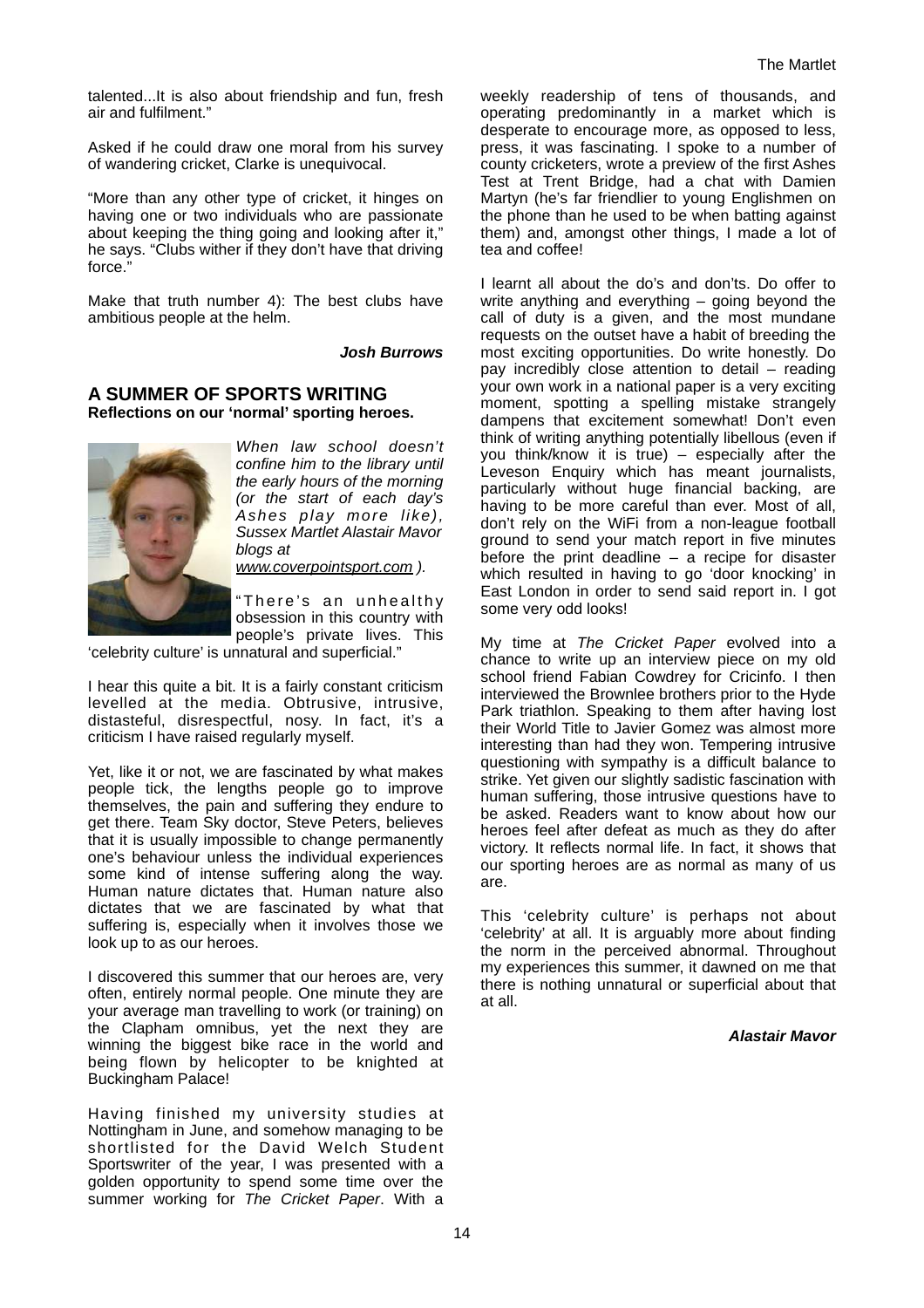# **RICHARD MOORE**



Richard Moore and Adrian Ford have been fellow Martlets and friends for more years than they care to (or can?) remember. Following Richard's retirement from the post of Honorary Treasurer of the Sussex Martlets after an astonishing 33 years, Adrian met up with him to seek answers to a range of

questions intended to give our membership a greater understanding of the man who has given such extraordinary service to our Club.

Richard's connections with Sussex date back to when his mother bought a holiday house in Colworth near Chichester when he was aged eight. He still owns it to this day.

"Probably the best memories are the people who played. They are such wonderful characters and have such a great love for the game. It was a good contrast to the league cricket, which was not always played with the same spirit. Talking of spirits, I remember too many good sessions in the pub before play, which did not help the focus.

Being an opening batsman, I remember opening with Adrian Ford and apart from some of his terrific innings I remember standing the other end in one match, watching him play and miss, but never get an edge and marvelling at his perfect judgement.

Richard was appointed Treasurer by Eddie Harrison: "Eddie Harrison, who was Sussex Martlet cricket in those days and an extremely commanding character, told me that I was to take over from Brian Figgis as Treasurer. There was not a discussion and I was much too in awe of him to question his orders, so that it how it happened.

Similarly he would put me down to play for some of his other teams, such as the Harrow Wanderers. I would mention that I had not been at Harrow, but got such a withering look that I just did what I was told."

Not surprisingly, Richard has a few stories to tell from 33 years of committee meetings.

"Most of the early meetings were organised by Eddie and the AGMs were not well attended. It was easy to understand why. We were huddled around a very inadequate oil heater in mid-winter in some freezing pavilion trying to go through a not very exciting agenda. It was always a wonder to him why more people were not present. Of course now the committee is much more organised with bacon butties and all sorts of luxuries."

Over the 33 years Richard has worked tirelessly to build on the work of his predecessor.

"Brian Figgis had been Treasurer over 20 years and handed it over to me in impeccable order. However, there was not much in the tin and so I worked on ensuring that over the years we had small surpluses to build up a fighting fund. I felt it important for the future of the club that we had some reserves to deal with emergencies and give us some flexibility. I am glad to say that the club finances are now very healthy and hopefully will help to underpin the future of the club."

Richard has a clear vision of the basis for the success for the Martlets both financially and from a cricketing club perspective.

"The club is all about the people and the cricket. The finances are there to ensure that the club does not have to think or worry about them. People can then concentrate on what they love, which is the cricket. So my view is that the finances should be like a good umpire – good and reliable, but not noticed."

There are a number of wandering cricket clubs around the country experiencing increasing problems to remain solvent and stay in existence.

However, Richard remains confident of the Martlets' future, albeit at a cost.

"We are lucky, in a way, not to have the financial burden of our own ground. However, that means that we use other grounds and can expect the cost of doing so to go up. I think people should be realistic about the cost of playing and be willing to pay a fair share. I do hope that the club does not eat into our reserves, as they will sustain us for the future."

Richard has played Real Tennis at a high level for many years and has held national titles in the sport.

"I love the game and have played twice a week at Lords since my late twenties, which makes Lords my second home. I think my family believe I spend more time there than at home. We have had some fun with MCC tours in America. Last year I was in the GB over 60s team and we won 'down under' in Australia, so can claim to be world team champions. It is always great to beat the Aussies in their own back yard. This year we defended our title successfully in Tuxedo just outside New York.

When I joined the Martlets there was an annual match between the Martlets and Petworth, partly because Eddie was a keen player. However, it disappeared from the fixture list. It would be fun to start it again if there are enough players."

The service Richard Moore has given the Club for 33 years has been outstanding and in terms of time, second only to Eddie Harrison. The Club is hugely indebted and grateful to him.